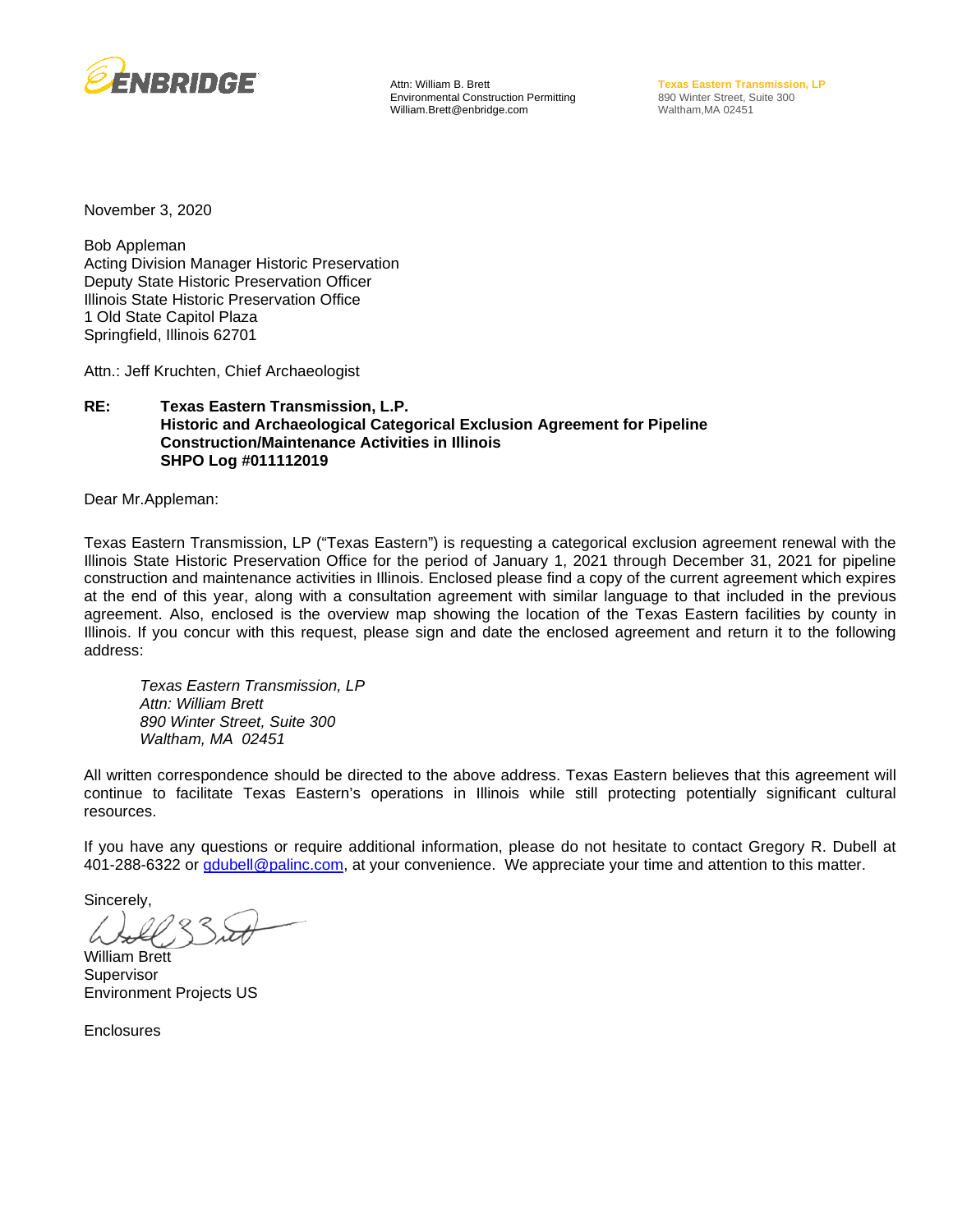### **HISTORIC AND ARCHAEOLOGICAL REVIEW PROCEDURES FOR PROJECTS IN ILLINOIS – JANUARY 1, 2021 THROUGH DECEMBER 31, 2021**

## **TEXAS EASTERN TRANSMISSION, LP**

- 1. Where the Texas Eastern Transmission, LP (Texas Eastern) right-of-way (ROW) is maintained (i.e., periodic mowing) and has been previously disturbed by the original installation, then, for the following types of projects, there will be no contact with the Illinois Historic Preservation Agency – Preservation Services Division, the office of the State Historic Preservation Officer (SHPO):
	- a. construction and other activities on existing ROW, including the installation and maintenance, relocation, replacement, or abandonment and removal of receipt and delivery taps, meters, regulators, valves, pipe, points of delivery (POD), and other auxiliary pipeline facilities, as well as investigatory activities within existing, previously disturbed ROW;
	- b. construction maintenance, relocation, replacement and/or abandonment projects within existing, previously-disturbed, and generally fenced compressor and metering and regulating (M&R) stations, yards and gas processing plants, and the installation of field compressors or dehydrators on an existing ROW;
	- c. use of existing access roads and existing ROW as access to all construction and/or maintenance projects including minor maintenance or upgrades such as adding gravel, re-grading, and side trimming (pruning) of trees; and
	- d. the acquisition of existing facilities by lease or purchase (no new ROW required).
- 2. A transmittal letter is required to serve as documentation of consultation with the Illinois SHPO for projects not in the categories described in Stipulation 1:
	- a. Texas Eastern will provide the Illinois SHPO with a project description, a project map, a summary of its cultural resources review, and any other material helpful to the SHPO in making its recommendations for the project.
- 3. For projects located on Federal lands, the land managing agency or lead federal agency will be consulted.

## **Identification of Historic Properties**

In the unlikely event that an archaeological site is identified in the process of undertaking any of the activities listed above, ground disturbance will cease, and Texas Eastern will confer with the Illinois SHPO. For other construction and maintenance activities beyond the horizontal and vertical limits of prior ground disturbance, Texas Eastern will put forth an adequate effort to identify historic properties within the area of potential effect and begin consultation with the Illinois SHPO as required under Section 106 of the National Historic Preservation Act of 1966, as amended (36 CFR 800).

#### **Reporting**

Texas Eastern will provide the Illinois SHPO a summary of all the projects completed under this agreement on an annual basis, including USGS quadrangle maps showing the location(s) of all projects identified in the summary report. This report shall be submitted by January 31<sup>st</sup>.

11/3/20

William B. Brett Date Date **Bob Appleman** Date Supervisor, Environment Projects US Deputy Historic Preservation Officer Texas Eastern Transmission, LP<br>
Illinois SHPO

 $\frac{1}{\sqrt{2kT}}$ .  $\frac{1}{2}$   $\frac{1}{202221}$ 04/20/2021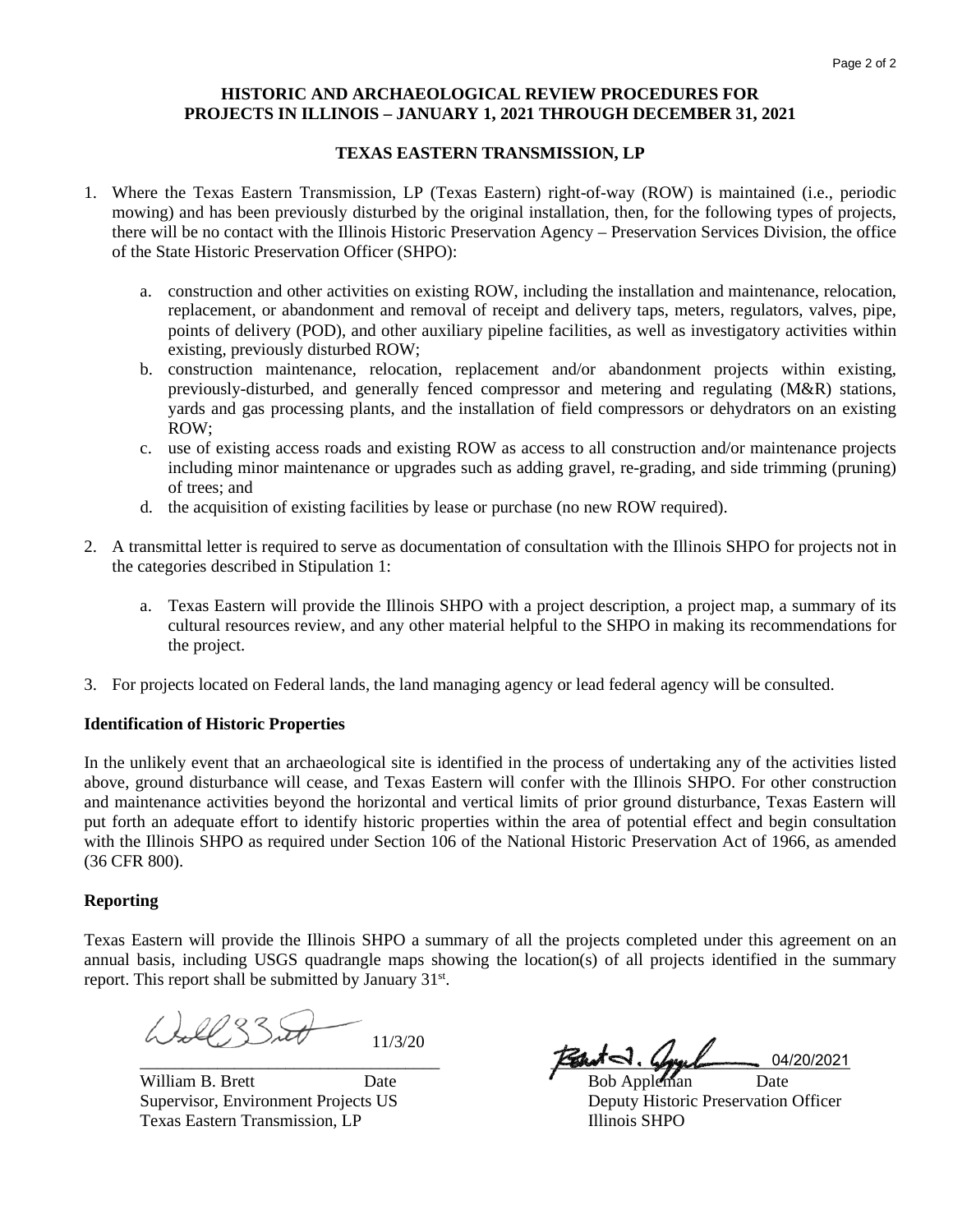

INFORMATION DEPICTED HEREON IS FOR REFERENCE PURPOSES ONLY AND IS COMPILED FROM BEST AVAILABLE SOURCES FROM ENBRIDGE. TRC ASSUMES NO RESPONSIBILITY FOR ERRORS ARISING FROM MISUSE OF THIS MAP.

Path: S:\1-PROJECTS\ENBRIDGE\Enbridge\_System\_Maps\3-MXD\2018\Texas\_Eastern\_Transmission\_Illinois\_2018.mxd